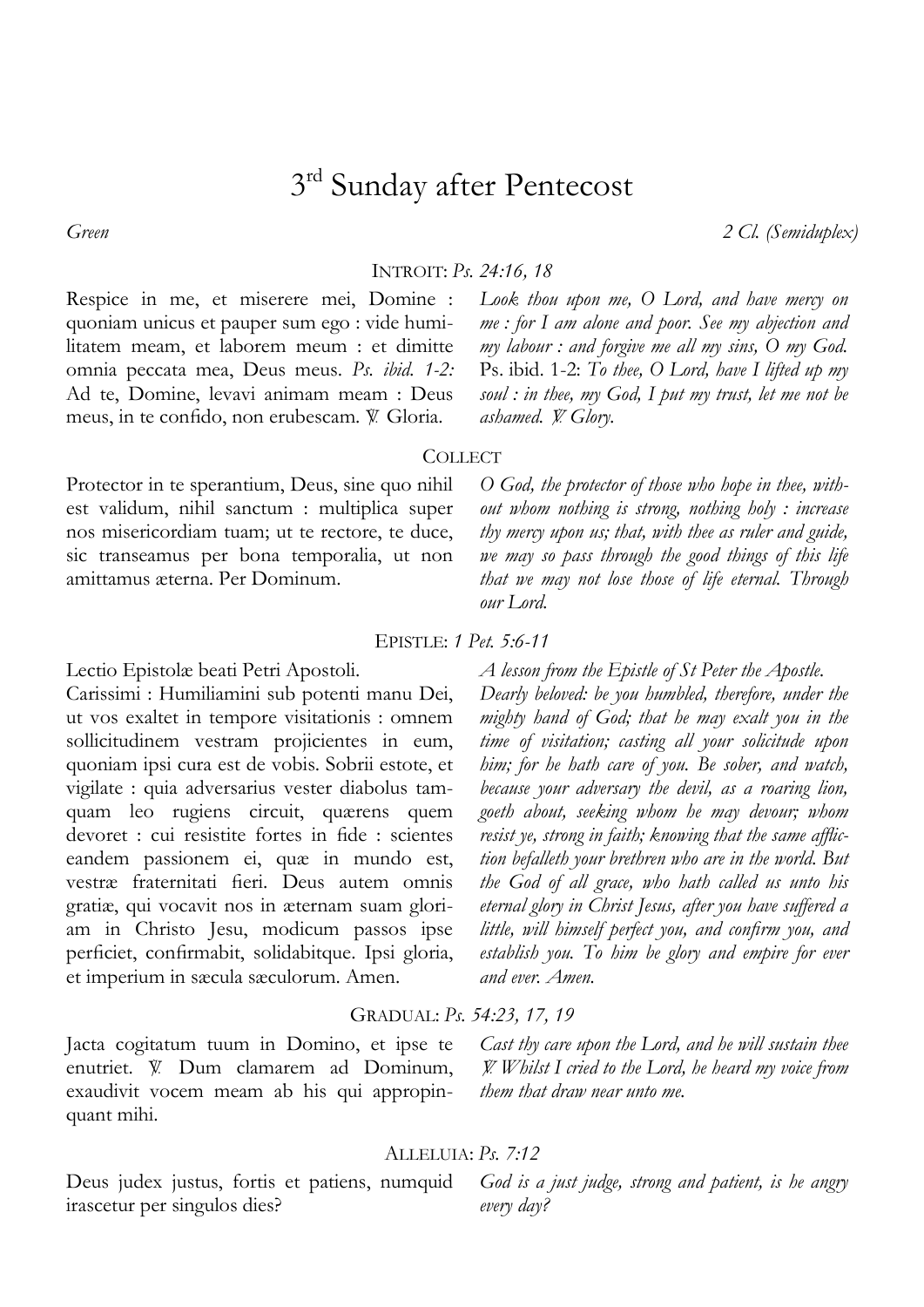Sequentia Sancti Evangelii secundum Lucam.

In illo tempore : Erant appropinquantes ad Jesum publicani et peccatores, ut audirent illum. Et murmurabant Pharisæi et Scribæ, dicentes : Quia hic peccatores recipit, et manducat cum illis. Et ait ad illos parabolam istam, dicens : Quis ex vobis homo, qui habet centum oves : et si perdiderit unam ex illis, nonne dimittit nonaginta novem in deserto, et vadit ad illam, quæ perierat, donec inveniat eam? Et cum invenerit eam, imponit in humeros suos gaudens : et veniens domum, convocat amicos, et vicinos, dicens illis : Congratulamini mihi, quia inveni ovem meam, quæ perierat. Dico vobis, quod ita gaudium erit in cælo super uno peccatore pœnitentiam agente, quam super nonaginta novem justis, qui non indigent pœnitentia. Aut quæ mulier habens drachmas decem, si perdiderit drachmam unam, nonne accendit lucernam, et everrit domum, et quærit diligenter, donec inveniat? Et cum invenerit, convocat amicas et vicinas, dicens : Congratulamini mihi, quia inveni drachmam, quam perdideram. Ita dico vobis : gaudium erit coram Angelis Dei super uno peccatore pœnitentiam agente.

*Continuation of the holy Gospel according to St Luke.* 

*At that time: The publicans and sinners drew near unto Jesus to hear him. And the Pharisees and scribes murmured, saying: This man receiveth sinners and eateth with them. And he spoke to them this parable, saying: What man of you that hath a hundred sheep, and if he shall lose one of them, doth he not leave the ninety-nine in the desert, and go after that which was lost, until he find it? And when he hath found it, lay it upon his shoulders rejoicing, and coming home call together his friends and neighbours, saying to them: Rejoice with me, because I have found my sheep that was lost? I say to you, that even so there shall be joy in heaven upon one sinner that doth penance, more than upon ninety-nine just who need not penance. Or what woman having ten groats, if she lose one groat, doth not light a candle, and sweep the house, and seek diligently until she find it? And when she hath found it, call together her friends and neighbours, saying: Rejoice with me, because I have found the groat which I had lost. So I say to you, there shall be joy before the Angels of God upon one sinner doing penance.* 

#### OFFERTORY: *Ps. 9:11-12, 13, 5-6, 9, 10, 17, 19, 38*

Sperent in te omnes, qui noverunt nomen tuum, Domine : quoniam non derelinquis quærentes te : *\**psallite Domino, qui habitat in Sion : quoniam non est oblitus orationem pauperum.  $\mathbb{V}$ . Sedes super thronum, qui judicas æquitatem : increpasti gentes et periit impius : judicare populum cum justitia : et factus es refugium pauperum. *\*Psallite.* V Cognoscetur Dominus judicia faciens, quoniam patientia pauperum non peribit in finem : desiderium pauperum exaudivit Deus. *\**Psallite.

*Let them trust in thee who know thy name, O Lord : for thou hast not forsaken them that seek thee :* \**sing ye to the Lord, who dwelleth in Sion : for he hath not forgotten the cry of the poor. V. Thou sittest on the throne, who judgest justice : thou hast rebuked the Gentiles, and the wicked one hath perished : judging the people with justice : and thou art become a refuge for the poor. \*Sing ye. V. The Lord shall be known when he executeth judgments : the patience of the poor shall not perish for ever : the Lord hath heard the desire of the poor.* \**Sing ye.*

## **SECRET**

Respice, Domine, munera supplicantis Ecclesiæ : et saluti credentium perpetua sanctificatione sumenda concede. Per Dominum nostrum.

*Look down, O Lord, on the offerings of thy suppliant Church; and grant that thy faithful may always in a holy manner partake of them unto their salvation. Through our Lord.*